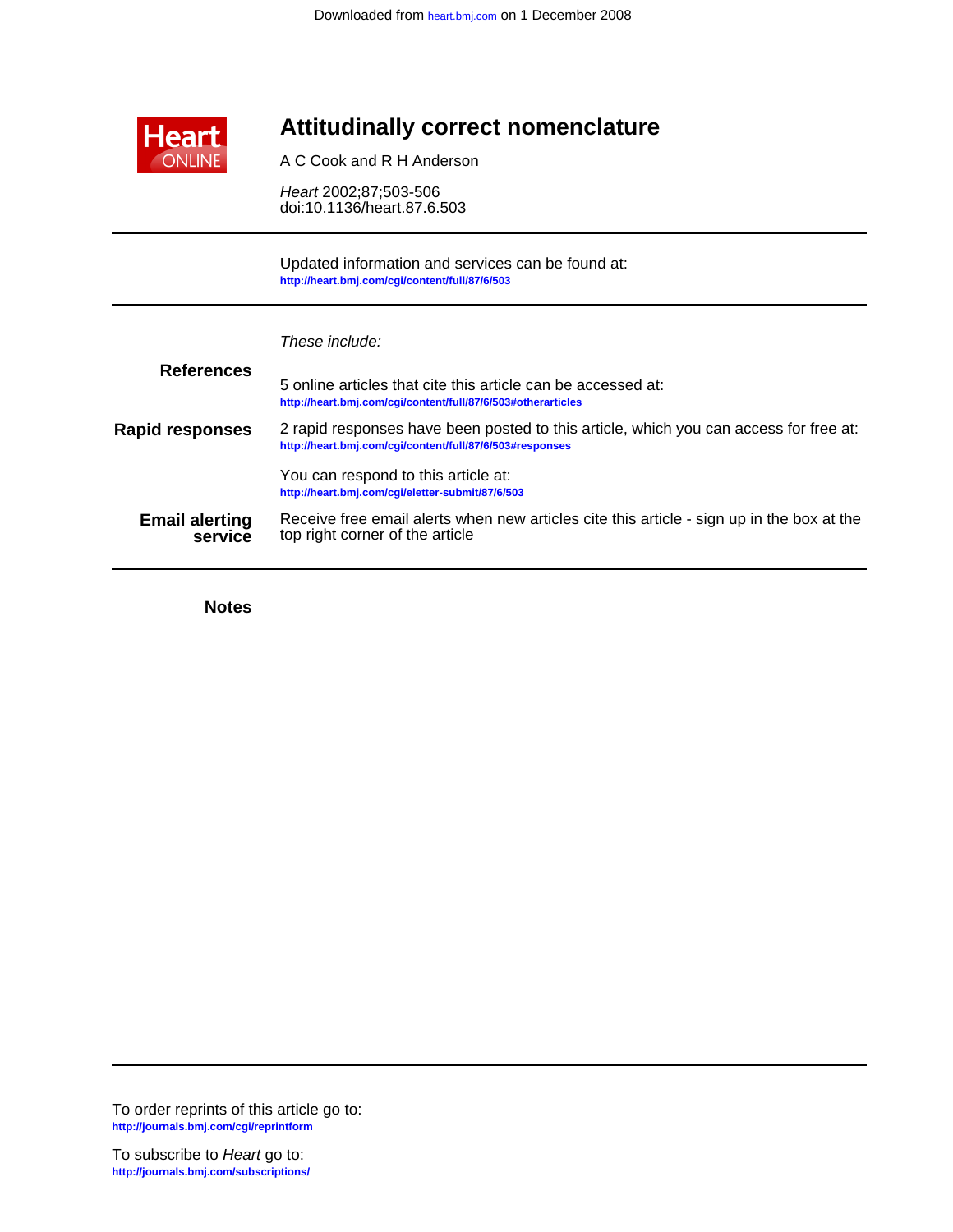.............................................................................................................................

# EDITORIAL

# Attitudinally correct nomenclature

# A C Cook, R H Anderson

## Heart 2002;87:503–506

For half a century, inappropriate terms have been used to describe the various parts of the heart in a clinical context. Does the cardiological community have the fortitude to correct these mistakes?

..........................................................................

It is an undeniable fact that cardiac components<br>are not always described according to the posi-<br>tion they occupy within the body. This situation<br>was initially drawn to our attention by Francisco t is an undeniable fact that cardiac components are not always described according to the posiwas initially drawn to our attention by Francisco Cosio. Thanks to his efforts, an attitudinally correct nomenclature was proposed to account for those features known to be of particular interest to those dealing with abnormal cardiac rhythms.<sup>1</sup> The problem, however, is not confined to the electrophysiology laboratory. In this review, we will highlight other areas in which, currently, cardiac structures are not described appropriately with regard to the rest of the thoracic coordinates.

Thus, it is an accepted fact that all structures within the body are best described following the convention of the anatomical position (fig 1). Irrespective of the posture, or the location of the body, the subject is considered to be standing upright and facing the observer. Coordinates are then derived according to the three orthogonal planes. Orthogonal planes are at right angles to each other. For the body, two of these planes are in the long axis, while the third plane is transverse and in the short axis. The two planes in the long axis run from front to back, the sagittal plane, and from side to side, the coronal plane. Structures lying within different parts of the sagittal plane are then said to be anterior or posterior relative to each other, according to whether they are to the front or to the back of the body. Within the coronal, or frontal, plane, structures are described as being to the right or the left. Alternatively, within the frontal plane, structures can also be said to be medial or lateral relative to the central plane running from the top to the bottom. Along this central plane, described as having superior and inferior ends, there are any number of transverse planes which run at right angles relative to both long axis planes.

These conventional coordinates, and the adjectives which describe them, have withstood the rigours of centuries of use in accounting for the relations of the various parts of the human body. Generations of medical practitioners have been introduced to the conventions during their groundings in topographic anatomy.

### "VALENTINE" APPROACH

It would be thought, therefore, that all of these terms would properly be used in descriptions of the heart. Correct use of such attitudinally

appropriate<sup>1</sup> terms is the more important for clinicians, since the patient is always seen as an intact individual, even during cardiac surgical procedures. Thus, although usually investigated in the prone position, as in cardiac surgery, or echocardiographic, angiographic, or magnetic resonance interrogations, the parts of the heart should still be described relative to the standard anatomic position. The need for such attitudinally correct description has long been recognised. It was emphasised in the 1970s by practitioners such as McAlpine,<sup>2</sup> and Walmsley and Watson.<sup>3</sup> When producing an atlas in association with Becker, also in the late 1970s,<sup>4</sup> one of us was at pains to endorse the importance of this concept, deriding the so-called "Valentine" approach to cardiac anatomy. In most instances, we did embrace the attitudinally correct orientation, and used it when preparing most of our figures. But, when describing and illustrating the cardiac short axis, we reverted to descriptions derived from the Valentine orientation. We then ourselves used the inappropriate terminology then employed by electrophysiologists.<sup>5</sup> Thus, when describing the short axis of the heart as viewed from its ventricular aspect, we mistakenly labelled the pulmonary trunk as occupying an anterior position, and the sternocostal surface as being to the right (fig 2). As already discussed, the problems inherent in this approach were crystallised by Cosio many years later. He pointed out that the use of the "Valentine" approach resulted in the observer being forced to describe a catheter being advanced through the inferior caval vein towards the triangle of Koch as moving from posterior to anterior. In reality, as he emphasised, it is predominantly moving upwards in the body (fig 3). As also discussed, these discrepancies which existed in describing the electrophysiological coordinates of the atrioventricular junctions have now been corrected in a consensus document produced by combined European and US working groups.1 These problems implicit in the Valentine approach, however, impact on at least two other crucially important areas within the heart.

### LOCATION OF THE CORONARY ARTERIES

The coronary arteries are the first branches of the aorta. Two such arteries arise from two of the three aortic sinuses of Valsalva, permitting the sinuses themselves appropriately to be designated as right coronary, left coronary, and non-coronary (fig 4). The *Nomina Anatomica*, however, currently accounts for these sinuses using the "Valentine" orientation, describing the heart as if standing on its apex, with its own long axes occupying the sagittal and coronal planes (fig 5). This is fundamentally wrong. The heart needs to be rotated through a right angle, and tilted notably, so as to

See end of article for authors' affiliations .......................

Correspondence to: Professor R H Anderson, Cardiac Unit, Institute of Child Health, 30 Guilford Street, London WC1N 1EH, UK; r.anderson@ich.ucl.ac.uk .......................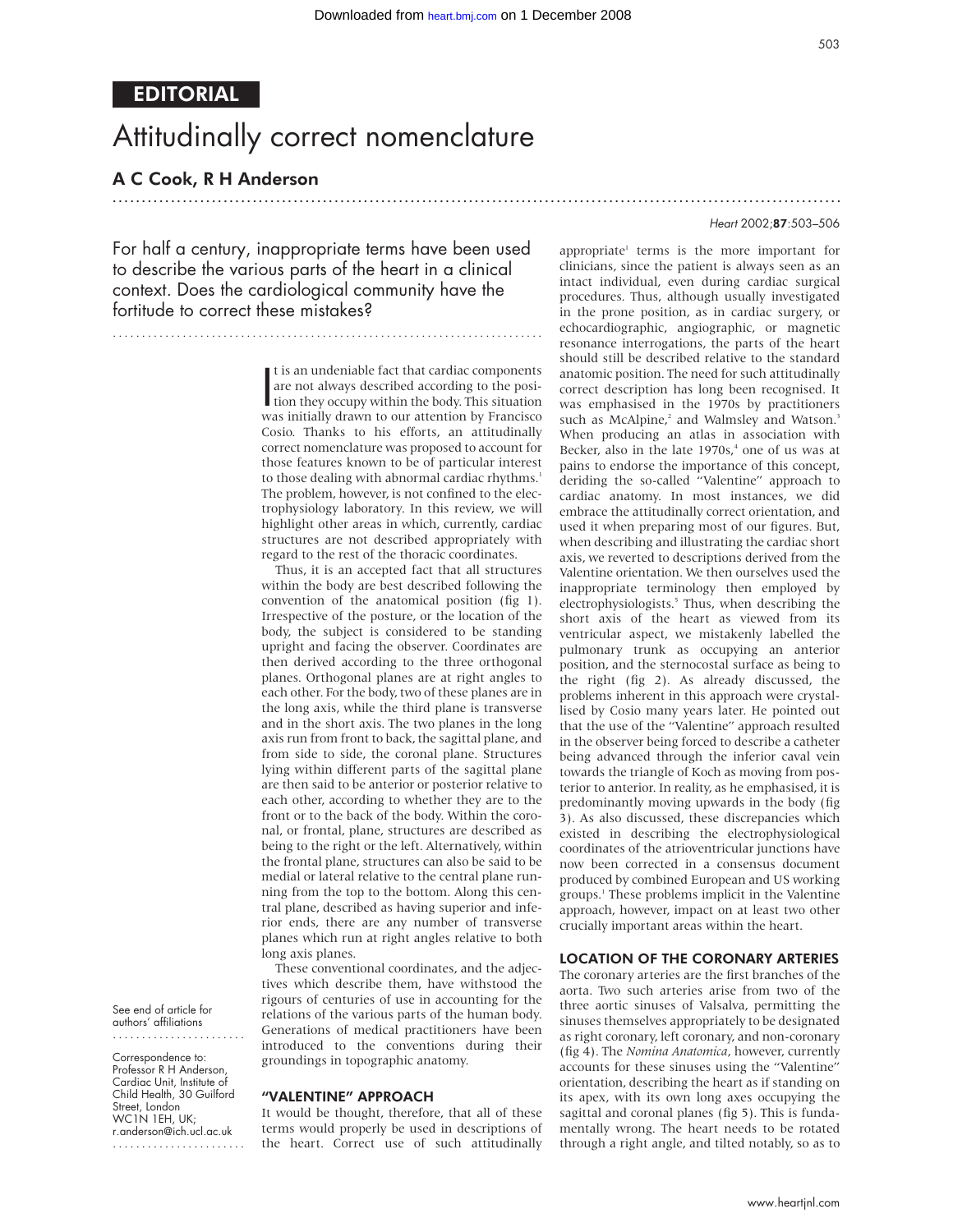

Figure 1 The subject is shown in the so-called anatomical position. Of the three orthogonal planes, the coronal plane extends from side-to-side, the sagittal plane from front to back, and the transverse planes run from top to bottom. Cardiac structure should be described within these coordinates rather than using the orthogonal planes of the heart itself.



Figure 2 In the past, when describing the short axis of the heart as shown in this figure, seen from the ventricular aspect, we incorrectly labelled the superior aspect as "anterior", and the diaphragmatic surface as "posterior". This stems from the convention of placing the heart or its apex for description (see fig 5) rather than considering it as it lies within the body (see fig 6). The sternoscostal surface, shown as "right" in this picture, is more properly designated as being anterior (see fig 9).

be positioned in attitudinally correct orientation (fig 6). Examination of the heart as it lies properly within the chest then highlights the major deficiencies currently extant in the words used to describe the branches of the coronary arteries.

Thus, having emerged from the aortic sinuses, the major branches of the coronary arteries occupy either the atrioventricular or the interventricular grooves. The right coronary artery emerges directly into the right atrioventricular groove. It retains this position as it encircles the orifice of the tricuspid valve. In nine-tenths of individuals, said to have right coronary arterial dominance, this artery extends to the crux of the heart, where it gives rise to a major branch which occupies the interventricular groove of the diaphragmatic surface of the heart. Currently, this important artery is described as being "posterior" and "descending".

The left coronary artery emerges into the space between the pulmonary trunk and the left atrial appendage. It divides almost immediately into circumflex and so-called anterior descending branches. The circumflex artery then enters the left atrioventricular groove, with its extent being reciprocal to that of the right coronary artery. In one-tenth of individuals, it is the circumflex artery which reaches to the crux and gives rise to the artery which, as already explained, is said to be posterior and descending. This latter arrangement is known as



Figure 3 This shows the opened right atrium in attitudinally correct position. The dots delimit the triangle of Koch. When a catheter is advanced through the inferior caval vein towards the apex of the triangle, its tip moves towards the head, or superiorly. Using the incorrect convention shown in fig 2, it would be necessary to describe such a movement as extending anteriorly. In reality, to reach the apex of the triangle, the catheter would need to be moved superiorly and anteriorly.



Figure 4 The base of the heart is shown from its atrial aspect, showing the central location of the aortic root. According to the origin of the coronary arteries, the aortic sinuses are best described as being left coronary (LC), right coronary (RC), and non-coronary (NC).

left coronary arterial dominance. The other branch of the main stem of the left coronary artery occupies the interventricular groove that sits obliquely behind the left chest wall, runs down to reach the apex, and gives rise to its own septal perforating and diagonal branches. In current clinical parlance, this artery is described as anterior and descending.

The clinician is well aware that, in order to analyse the branches of the coronary arteries properly, it is necessary to use projections other than the frontal and lateral ones. Perhaps the most important projection is left anterior and oblique. Analysis of the cardiac short axis as seen in this plane (fig 7) then demonstrates the deficiencies with current nomenclature. When viewed in this oblique projection, it is an easy matter to appreciate the shape of the cardiac short axis, with its sternocostal, diaphragmatic, and pulmonary surfaces. When this arrangement is considered relative to the coordinates of the thorax, the diaphragmatic surface of the heart is seen to be positioned inferiorly (fig 8). A line drawn from top to bottom of this plane then divides the heart itself into anterior and posterior halves. When the heart is placed as close as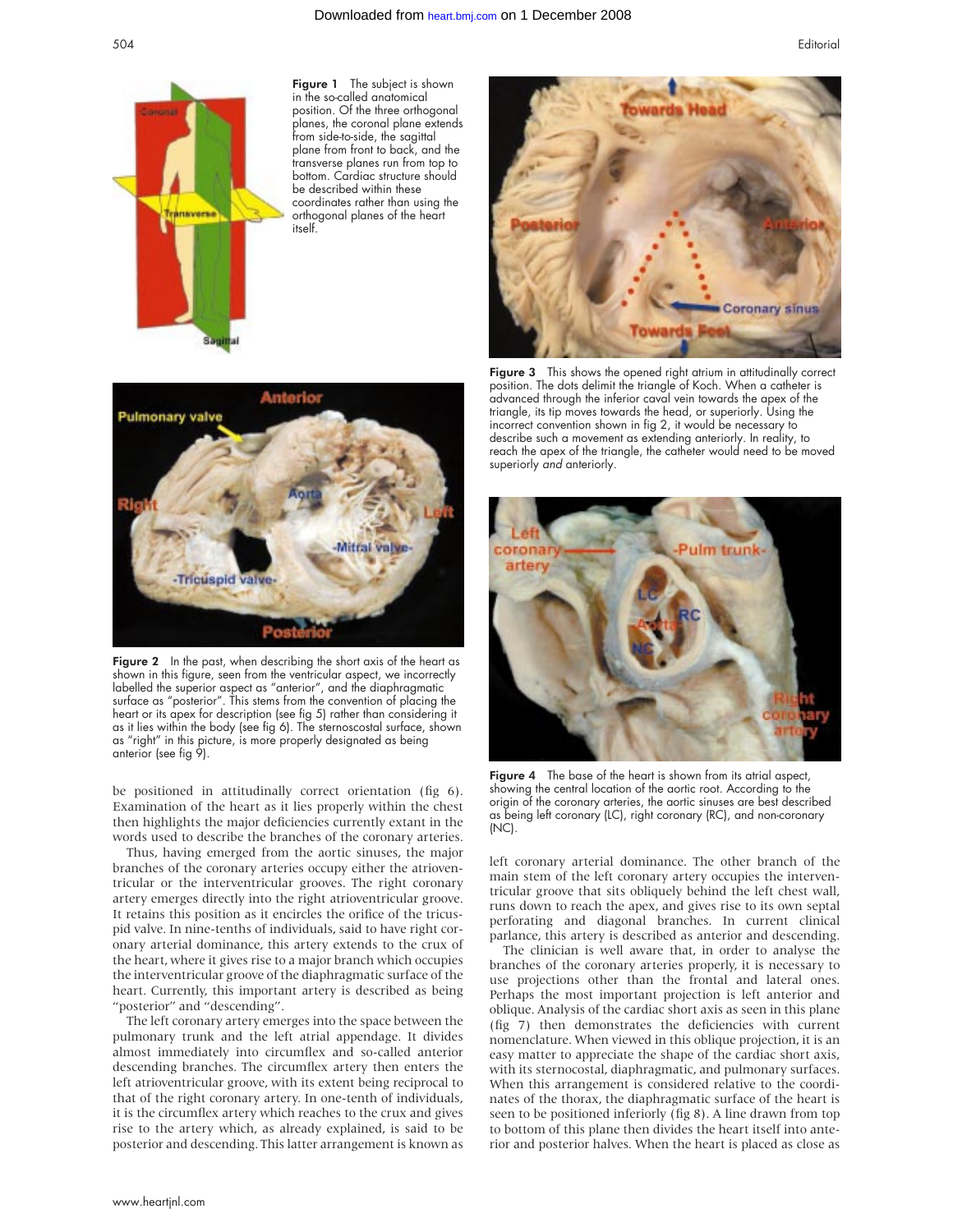

Figure 5 Using current nomenclature, the aortic sinuses are described as though the heart is positioned on its apex, as shown here. This orientation also accounts for the inappropriate nomenclature of the atrioventricular junctions as shown in fig 2.



Figure 6 The cast shown in fig 5 has been repositioned and photographed in attitudinally correct orientation.

possible to the position it occupies during life, it is questionable whether the so-called "posterior" descending artery is truly posterior to its purportedly "anterior" partner (fig 8). It must also be questioned whether the artery descends as it runs from the crux to the apex of the ventricular mass. What is certain is that the area of musculature subtended by the artery is inferior rather than posterior, and that blockage of the artery supplying this area produces the electrocardiographic findings known to all as inferior myocardial infarction. Thus, if we used attitudinally correct nomenclature, the arteries running in the grooves between the ventricles would better be distinguished as the superior and inferior interventricular arteries.

## DESCRIPTION OF THE SEGMENTS OF THE VENTRICULAR MASS

The left anterior oblique projection of the cardiac ventricular short axis (figs 7 and 9) is important not only to the coronary angiographer, but also to the nuclear cardiologist. When assessing the distribution of isotopes within the ventricular myocardium, it is customary to divide the short axis of the left ventricle into quarters (fig 8). At present, conventional wisdom dictates that it is the segment closest to the diaphragm which is called the "posterior" wall. This is incorrect. The mistake stems from the same difficulty as besets the electrophysiologist and the coronary angiographer, namely



Figure 7 This diagram shows the atrioventricular junctions as seen in left anterior oblique orientation. The arrows show how the junctions relate to the orthogonal planes of the body. It is these bodily planes which should be used for anatomic description.



Fiaure 8 A short axis cut has been made through the ventricular mass replicating the left anterior oblique projection. Yellow injectate has been placed into the coronary arteries. Using current nomenclature, the artery shown supplying the top part of the muscular ventricular septum, and indicated by the blue arrow, is called the "anterior descending artery". As can be seen, in reality the artery is superior. It is, in fact, posterior to the artery supplying the diaphragmatic surface. This artery, shown by the red arrow, should properly be called the inferior interventricular artery.

the convention of describing the heart as though it was positioned upright on its ventricular apex. In reality, it is the segment of myocardium closest to the spine which is posteriorly located. The quadrant opposite to this, and hence anteriorly positioned, is made up mostly of the muscular septum. The other two quadrants, currently labelled "anterior" and "posterior", are positioned superiorly and inferiorly (fig 9).

## ATTITUDINALLY CORRECT NOMENCLATURE

There continues to be a fundamental problem when the components of the heart are described in the clinical setting. This is because, traditionally, all the cardiac components have been named on the basis that the heart is positioned so that its own long axes are in the coronal and sagittal planes. All clinical cardiologists know intuitively that this is incorrect. Cosio and colleagues<sup>1</sup> have already pointed to the advantages gained by